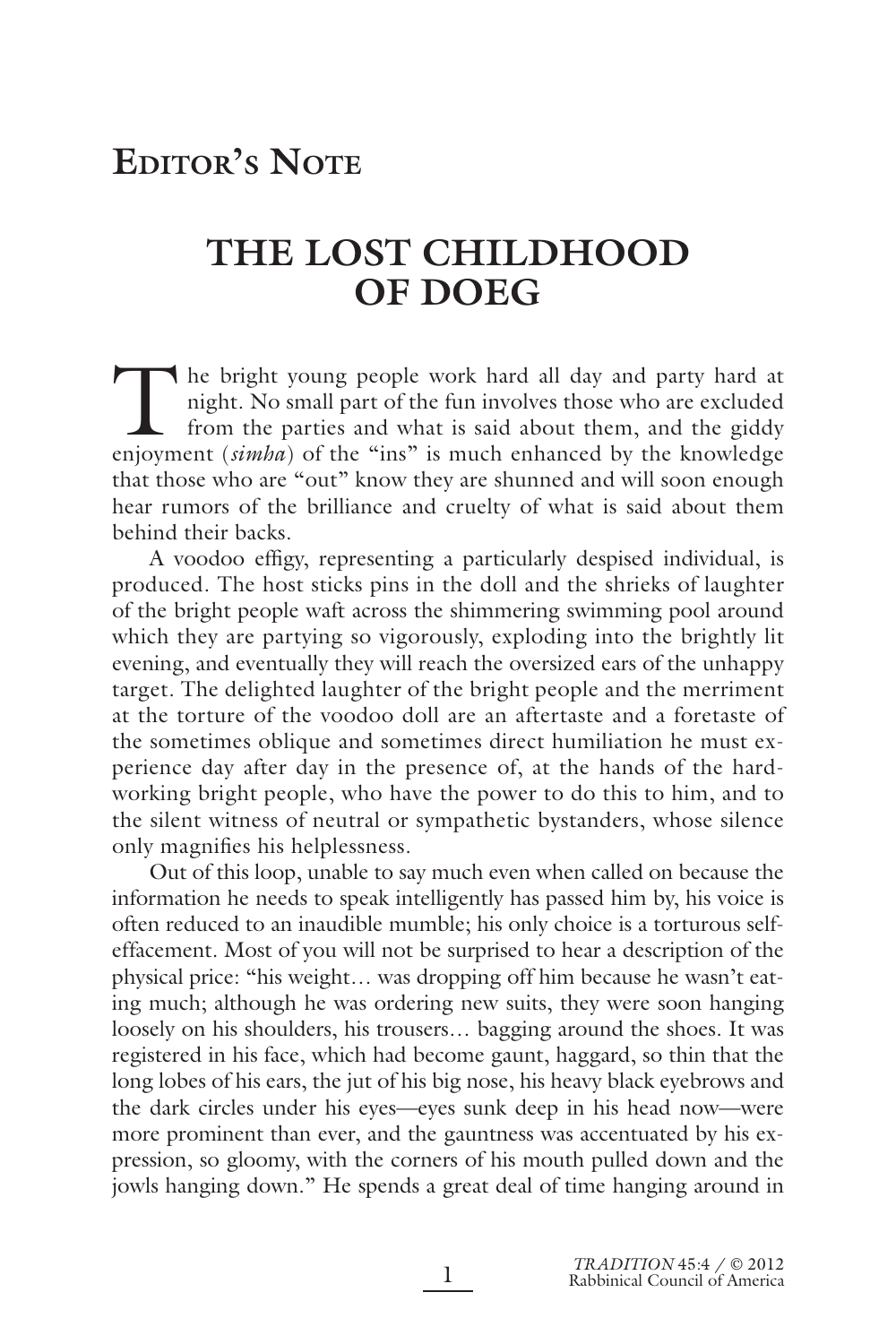## *TRADITION*

the proximity of those with power, in the hope that this will create the illusion that he is not invisible to them, and in the hope that the illusion can alter the reality for the better. Once, at a party to which he is invited, he attaches himself endlessly to the voodoo pin sticker, asking him again and again: "Why don't you like me?"

Bullying has been in the news lately. So no doubt many of you want to know, "Where are their parents?" If you are skeptical about the ability or willingness of parents to straighten out their bright children who work hard all day, you ask "What about their teachers?" And if you despair of the educational system, ought not there be a law? But we are not slumming in the hallways of a dystopian suburban middle school. The bright young tormentors *are* the law: see the one sticking the pins in the doll—he's Attorney General of the United States; his victim is the Vice President of the United States, whose campaigning put him in power, since otherwise his brother would probably not have been elected President.

It is not my purpose here to milk posthumous sympathy or pity for Lyndon Johnson. John Updike, the son of a high school teacher, once said that he could never hate LBJ the way the liberal intelligentsia did because Johnson reminded him of a substitute teacher stuck with a class of spoiled brats. I, too, admiring the outsized energy and ambition of his early presidential days and pondering the enormous benevolence of his program, have a soft spot for him, despite what I now know of the defects of the program and the vices of the man. By now we have learned, from the early volumes of Robert Caro's massive *Years of Lyndon Johnson*, that his man could bully and humiliate with the best of them, a lot better than he could endure being on the receiving end. Read for yourself, if you have forgotten, or if you never studied them, the latest— *The Passage of Power—*which I have been quoting, where Caro, like a novelist, keeps recurring to these earlier scenes. The disliked college student who wormed his way into the administrative woodwork until his peers were forced to beg him for the jobs without which they could not stay in school; the Johnson who fawned and flattered the father figures whose help he needed on the way up, and who abused, ridiculed, and bullied those under his thumb; the Johnson who forced an aversive Robert Kennedy to shake his hand on numerous occasions when he could make him, was the last person with a right to whine or complain about bullying and humiliation.

Fifty years later, the hatred between Robert Kennedy and his brother's successor, whose title he refused to acknowledge, and its consequences for the country and the world, grip the imagination and haunt the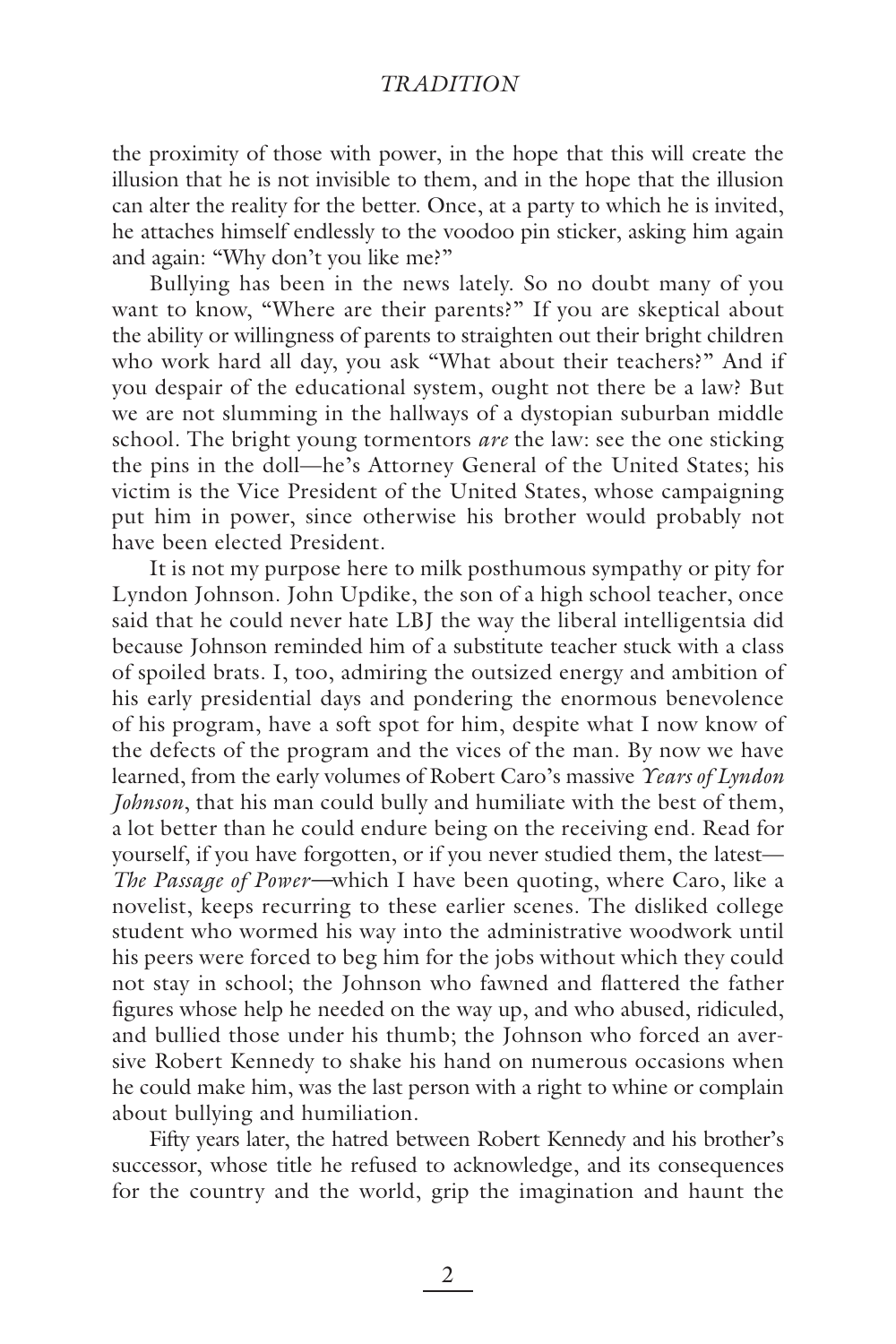#### *Shalom Carmy*

average civil soul. At the very least, one must shake one's head and recall Plutarch's advice at the end of his "Precepts of Statecraft": "as a conflagration does not often begin in sacred or public places, but some lamp left neglected in a house or some burnt rubbish causes a great flame and works public destruction, so disorder in a State is not always kindled by contentions about public matters, but frequently differences arising from private affairs and offences pass thence into public life and throw the whole State into confusion."

#### **II**

Over a century before Plutarch, Shema'aya, one of the leading rabbis of his generation, warned against becoming familiar to governmental powers (*ha-reshut*; *Avot* 1:10). Rambam comments on this phrase:

Being known to the regime in ancient times and being close to it made it hard to be safe from it in this world and destroys one's faith, as one cares for nothing, only for what brings him closer to them. You know about Doeg, even though the ruler whom he became close to was the one anointed by God and a prophet and was chosen by God.

Doeg is described as the "master of the shepherds of Saul." (I Sam. 21:8) It was he who reported to Saul David's friendly reception in Nob, the priestly city, when David, unknown to the priests, was fleeing Saul. Thus Doeg brings about and executes the massacre of the priests. He is one of the non-royals who are denied a share in the world to come, according to Mishna *Sanhedrin.* The rabbis expatiate on his enmity of David: it is Doeg who argues that David is ineligible to enter the congregation because of his descent from Ruth the Moabite.

It is common to pair Doeg with Ahitophel, another layman barred from the world to come who betrayed David. In the book of Samuel, Ahitophel is distinguished for his oracular wisdom. For reasons that are not made explicit in the Bible, Ahitophel joins the rebellion of Absalom against his father; when his strategic counsel is rejected, he hangs himself. It is possible that Ahitophel's animosity towards David has something to do with a family connection to Bathsheba, the woman whom David married after having taken advantage of her husband's absence on military duty and then bringing about his death. The Talmud also indicates that Ahitophel considered himself better suited to reign than David.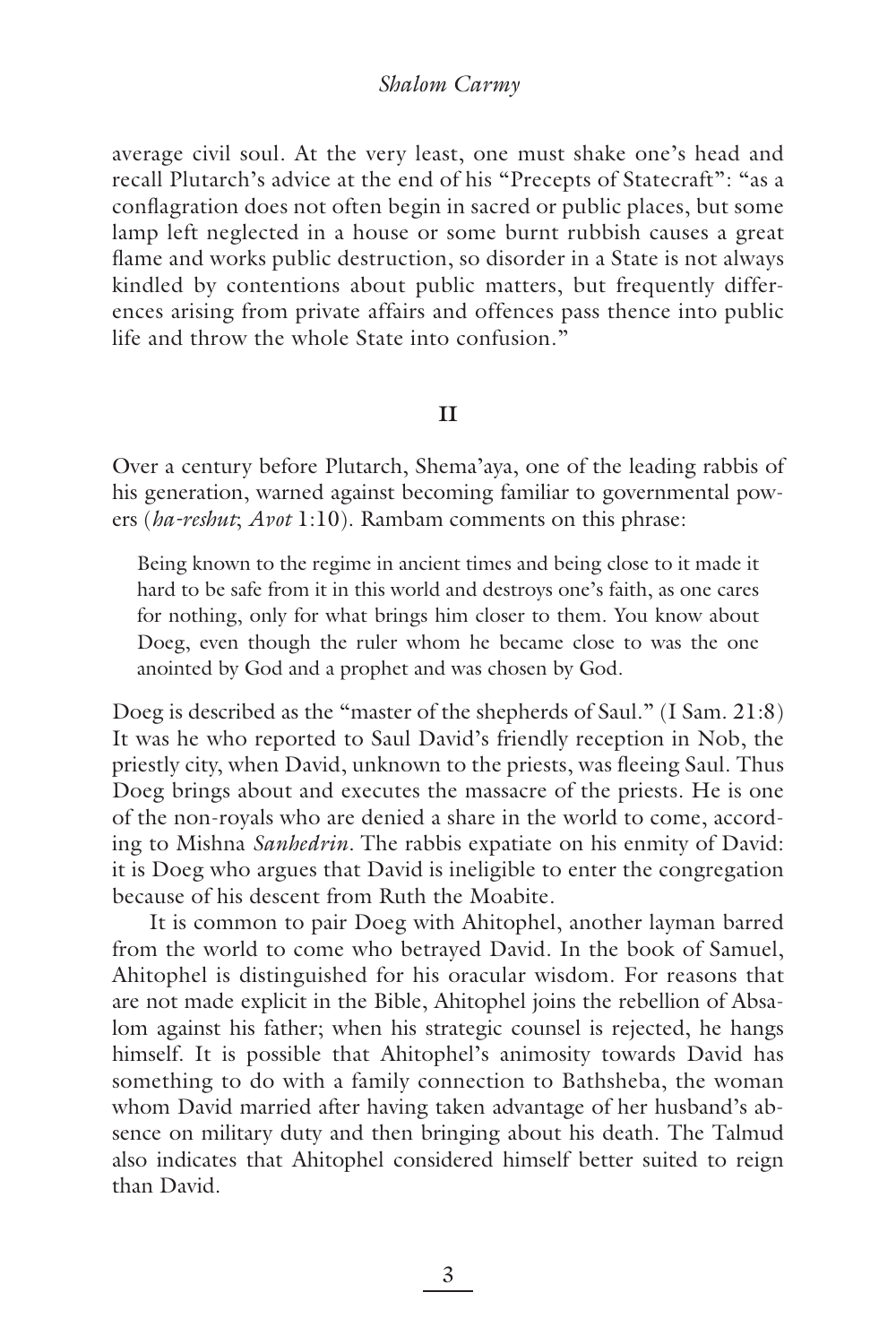## *TRADITION*

The contrasts between Doeg and Ahitophel are as instructive as the similarities. Ahitophel is identified by his wisdom; Doeg by his link to Saul. To be sure, the rabbis make Doeg a scholar, who can cite chapter and verse for excluding David from the community. Yet we know very well that not all Torah scholars are the same: some are prominent for their erudition and penetration, some for other reasons. The rabbinic tradition ascribes reasonable motivations to Ahitophel's attack on David; no such attempt is made regarding Doeg.

David's own attitude towards the two, as interpreted by our rabbis and implicitly in the Biblical text, differs markedly. The superscription to Psalm 52 refers to Doeg's delation to Saul. Addressing his enemy directly, David alleges that he takes pride in evil deeds, and devises destruction with his razor-sharp tongue. God will likewise destroy Doeg. He then moves to the third person perspective of the righteous who will witness and fear and laugh at Doeg, saying "This is the man who did not put his trust in God but in his wealth." There is no indication in this chapter that David and Doeg ever enjoyed a personal relationship.

Psalm 55, according to the Midrash, is linked to Ahitophel. Where chapter 52 is addressed first to Doeg and David speaks to God only at the end, here the opening and most of the *mizmor* is a prayer to God. The speaker is alone and persecuted: "if only I had wings like a dove, I could fly away and be at rest." By the middle of the chapter it develops that his adversary is not an old personal enemy (v. 13). Turning to that person, he exclaims: "You were my peer, my guide, my familiar. We took sweet counsel together and walked in the house of God amid the throng." David feels betrayed by Ahitophel (if we follow the rabbis). He does not feel betrayed by Doeg, because he expected nothing of him. Upon learning of the massacre of the priests by Doeg, he acknowledges that when he saw Doeg he knew what he would do and thus must take responsibility for the outcome (I Samuel 22:38).

The rabbis explain why Ahitophel comes to despise David, but Doeg has no good reason to hate David. His behavior in Samuel can be explained as loyalty to Saul, both his initial report and killing the priests when Saul's other officials refuse his order. As noted, however, the Talmud regards Doeg as an inveterate opponent of David, as the one who sought to exclude him from the community because of his descent. But, unlike Ahitophel, Doeg is not really David's rival for preeminence. What made Doeg who he was?

Envy is one of the easiest vices to understand but one of the hardest to explain, precisely because there seems to be no benefit in it. Thus we often "explain" such a person by saying "that's just the way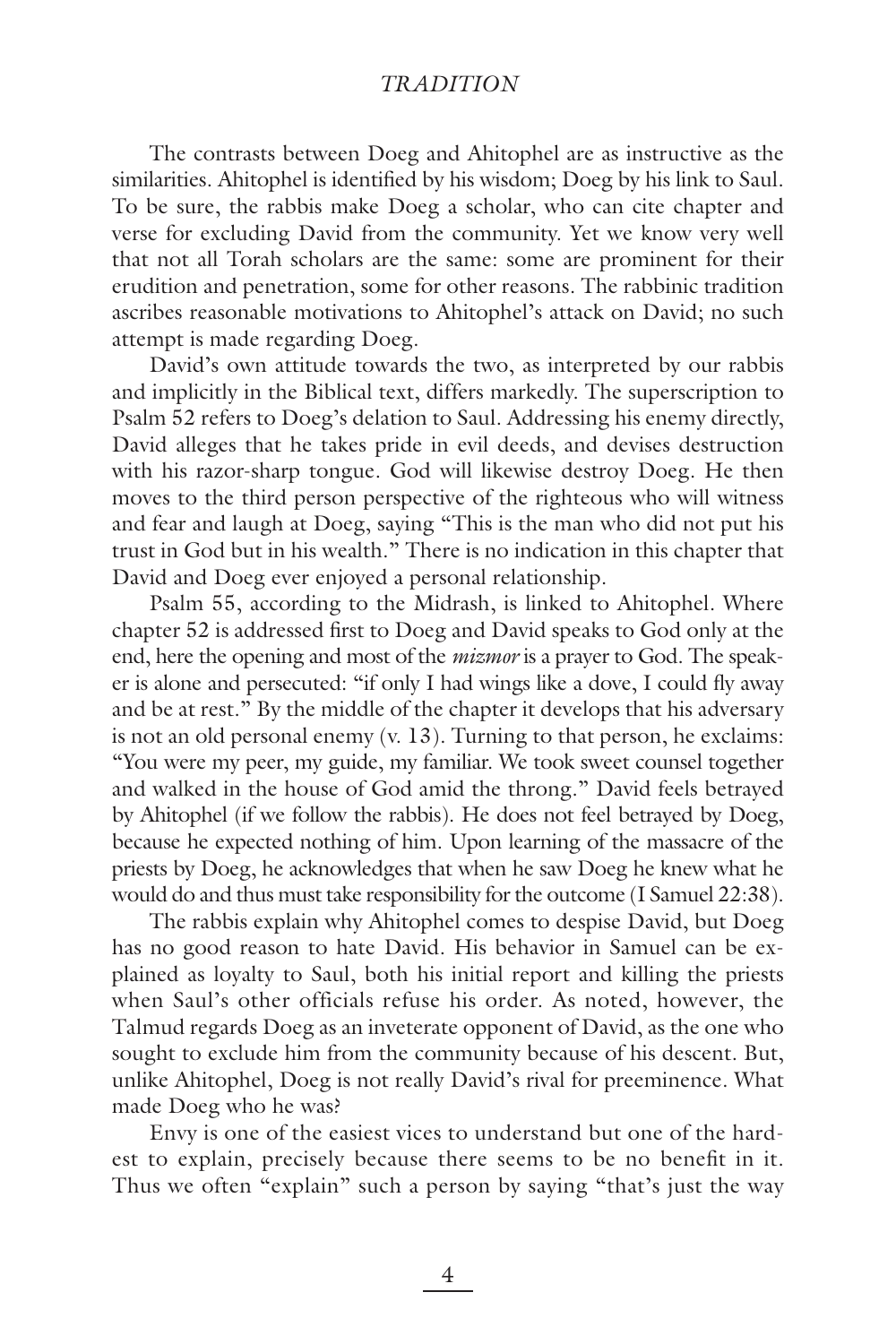he is." Rambam's comment on Doeg challenges that picture. If only Doeg had chosen a different path, if only he had kept his distance from the regime, his life would have been altogether different, for the better. As a child I thought of Doeg as the class tattletale, always happy to witness and communicate evidence of cheating to the authorities. Rambam made me ask about the lost childhood of Doeg that lay behind that original choice.

Rambam does not condemn becoming a politician, if that means working for the public good (*tsorkhei tsibbur*). The Mishna specifies "making oneself known to the authorities." As Rambam interprets, this means cultivating their approval and patronage. Doeg attached himself to Saul and became dependent on his favor. Most likely, being chief shepherd made him prosperous, which would explain why Psalm 52 judges him a man overly reliant on his wealth and retrospectively posits that as the background to his verbal aggression. Hanging around power, hanging one's welfare on the approval of the powerful, is what destroys faith in God and poisons human relations.

### **III**

Political life is often where the cult of power and its nasty dynamics play themselves out. Yet not all who choose to live that life are tarnished by the profession. Bullying, wanton cruelty, the cultivation and enjoyment of one's colleagues' suffering, are not at the center of Hubert Humphrey's biography, though he was sometimes a victim. It is not the story of Harry Truman or Ronald Reagan or Henry Jackson, and the list can go on. Why the Kennedys and Lyndon Johnson practiced the art with such relentlessness and ruthlessness that they have become parables of hatred turned political is a large question for another time. For Johnson, perhaps, the roots lay in the sad story of a once respected father, whose diminished fortune made him an object of ridicule and contempt in society and a shame to his once adoring boy, who disavowed his poverty and determined to climb to the top. The Kennedy saga, too, is about a father, in this case a highly effective businessman who was an ethical monster and who stamped his brood with both his extraordinary ambition and his capacity to hate and to demean.

But let us descend from the American Olympus of Pennsylvania Avenue to our own fruited plain below. Educators and parents are preoccupied with the prevention and control of bullying. I'm sure we would all agree that the kind of behavior described at the beginning of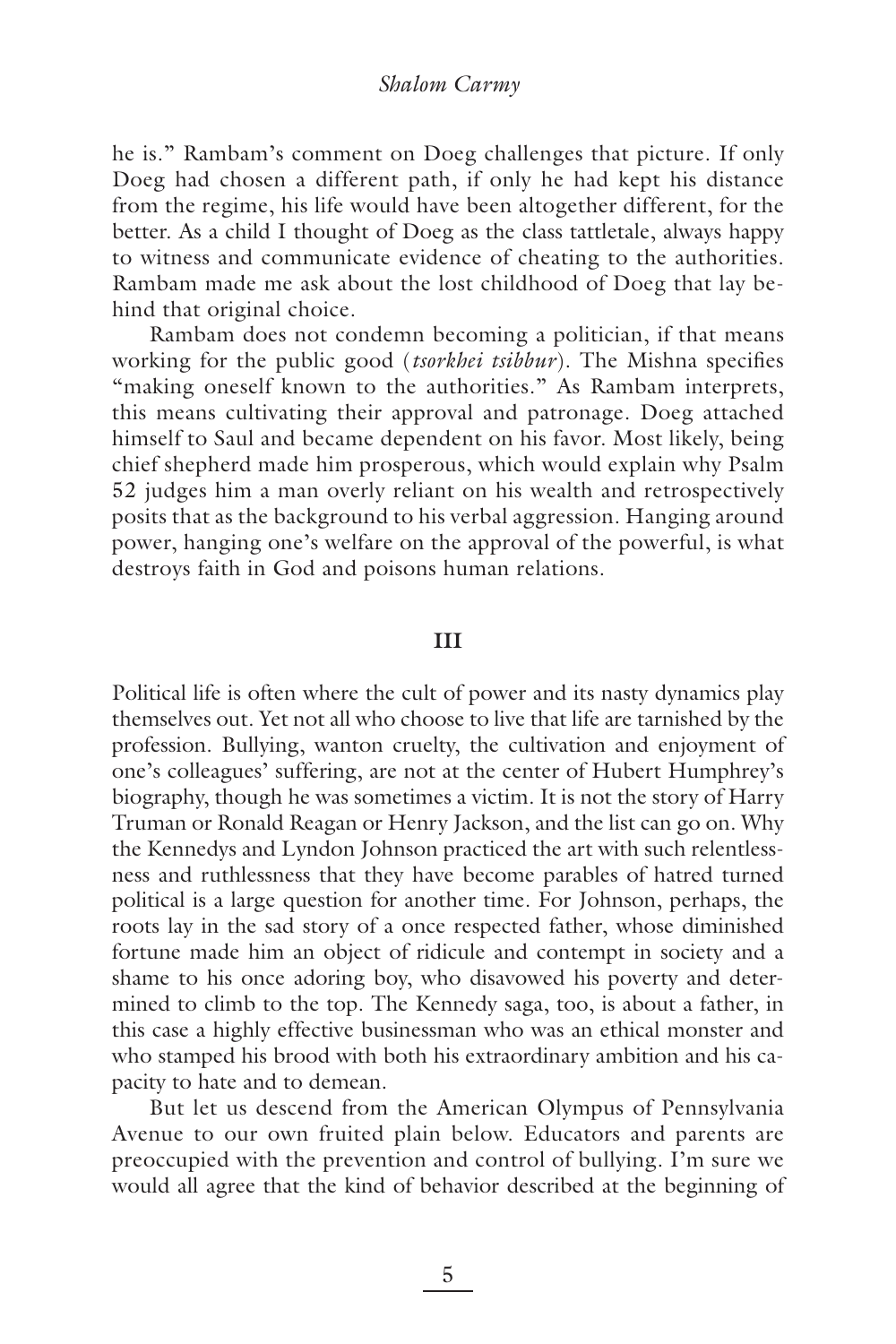## *TRADITION*

our discussion should not be tolerated in our schools even if we are not sure how to stamp it out. Do we adopt the same standard for adults? Children learn from example; adolescents notice inconsistency. The effect of our sermons and penalties is diminished if grownups can get away with, and be admired for, the behavior we condemn in their sons and daughters.

Of course, you tell me, we are not always in a position to censure adults. They are harder to change. More importantly, we are often afraid of them. True enough. But then tell me: what about those we no longer have reason to fear, because we don't work for them or with them, because they are not our neighbors anymore, because they do not belong to us but to "the ages?" How do we teach and study and experience history, as decent people, as committed religious Jews?

The Kennedys and Lyndon Johnson are distinctive in the annals of American politics due to the intensity of their mutual hatred and the harm it caused. The early '60s, however, are even more distinctive for another reason. Whether the Kennedy administration, had the president not been murdered, would have compiled a great record of achievement we will never know. We do know the flavoring it conferred on our moral culture. We remember the crossroads of politics and culture that was known as "Camelot," an Eden that we, the intellectuals, the celebrities, the opinion-molders, and those whose opinion is molded, romanticize for its culture, for its brilliance, for its glory, above all for its style. What is it that we romanticize, and does it outweigh or is it even separate from its equally remarkable flavor of interpersonal ethics?

I have seen volumes of Robert Caro's Johnson biography in the libraries of yeshiva high schools. I do not know to what use, if any, they are put. Much has been said about the treatment of women by the Kennedy clan; there is little doubt where the Orthodox Jewish community stands on such matters, and I would not be surprised if educators have drawn admonitions about sexual behavior from their annals. I would like to think that our thinking about ethics outside the bedroom is likewise informed, and informed critically by that legacy. Why else should religious Jews read history or literature?

"It should not be forgot that once there was a spot for one bright shining moment that was known as Camelot." Once upon a time, stylish people considered the filthy habit of smoking cigarettes, when performed in the manner they found pleasing, a hallmark of sophistication. By the same token, it should not be forgot that the enchantment the